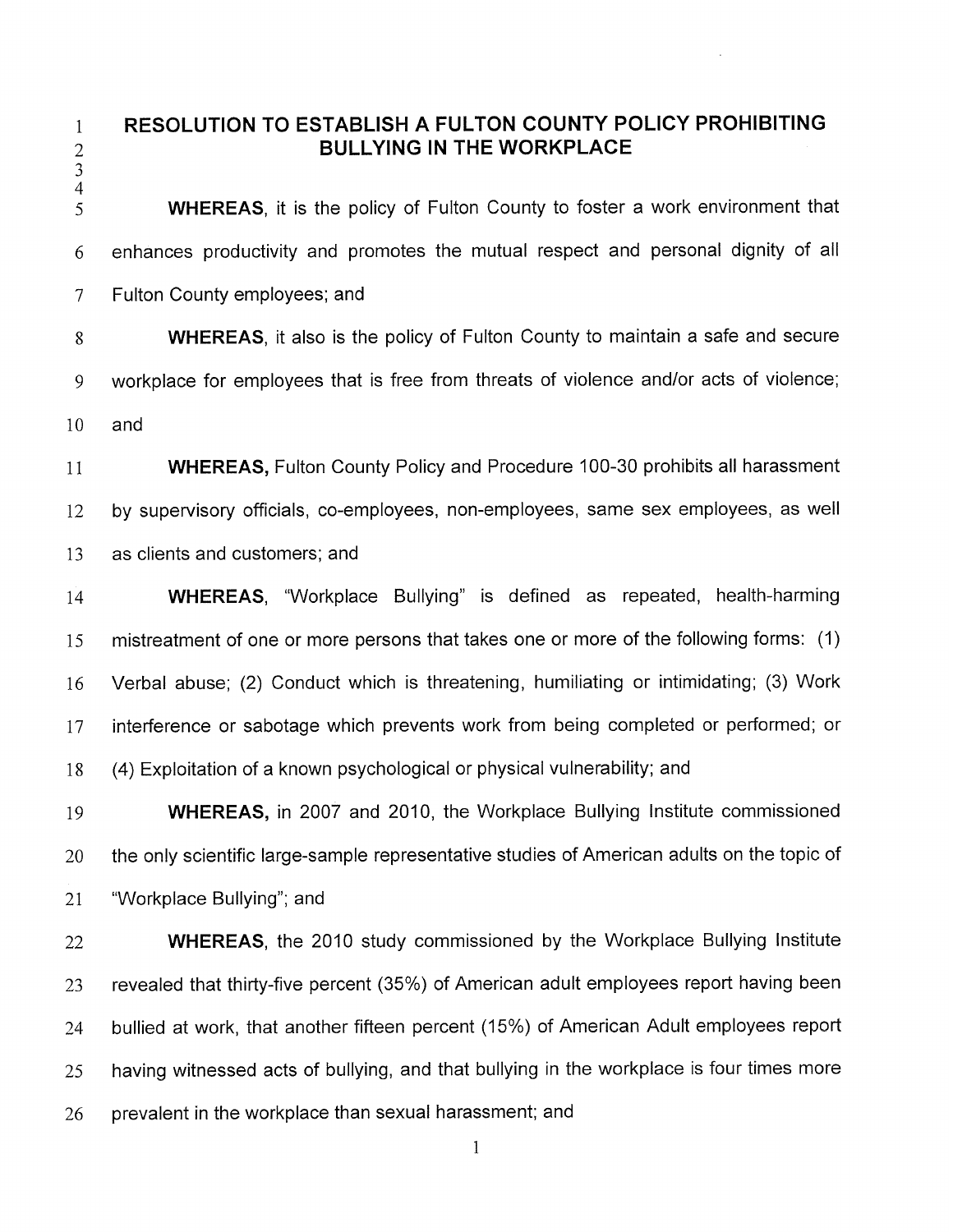WHEREAS, the Fulton County Board of Commissioners finds that workplace  $\mathbf{1}$  $\mathcal{L}$ bullying and harassment produce a climate of fear and intimidation and can inflict  $\overline{3}$ serious harm upon targeted employees, including feelings of shame and humiliation, severe anxiety, depression, and even suicidal thoughts or tendencies; and  $\overline{4}$ 

WHEREAS, the Fulton County Board of Commissioners finds that abusive work 5 environments can have other serious consequences for the workplace, including 6  $\overline{7}$ reduced employee productivity and morale, higher turnover and absenteeism rates, and 8 increases in legal, medical and workers' compensation claims; and

9 WHEREAS, the Fulton County Board of Commissioners finds that the social and 10 economic well-being of Fulton County is dependent upon a healthy and productive 11 workforce: and

12 WHEREAS, the Fulton County Board of Commissioners finds that the existing 13 Fulton County Anti-harassment and Workplace Violence Policy and Procedures are 14 inadequate to fully address bullying in the workplace; and

15 WHEREAS, the Fulton County Board of Commissioners finds that the adoption 16 and implementation of a policy prohibiting bullying in the workplace would promote a 17 healthy and congenial workplace environment and result in a variety of benefits, 18 including improved efficiency and productivity levels, increased employee job satisfaction and morale, and decreased turnover rates; 19

20 NOW THEREFORE, BE IT RESOLVED, that the Fulton County Board of 21 Commissioners hereby enacts the following Anti-Bullying Policy and Procedure 22 (Number 100-46):

**Statement of Policy:** It shall be the policy of Fulton County to provide a workplace that 23 is free from violence, harassment, intimidation, and other disruptive behavior. 24

 $\overline{2}$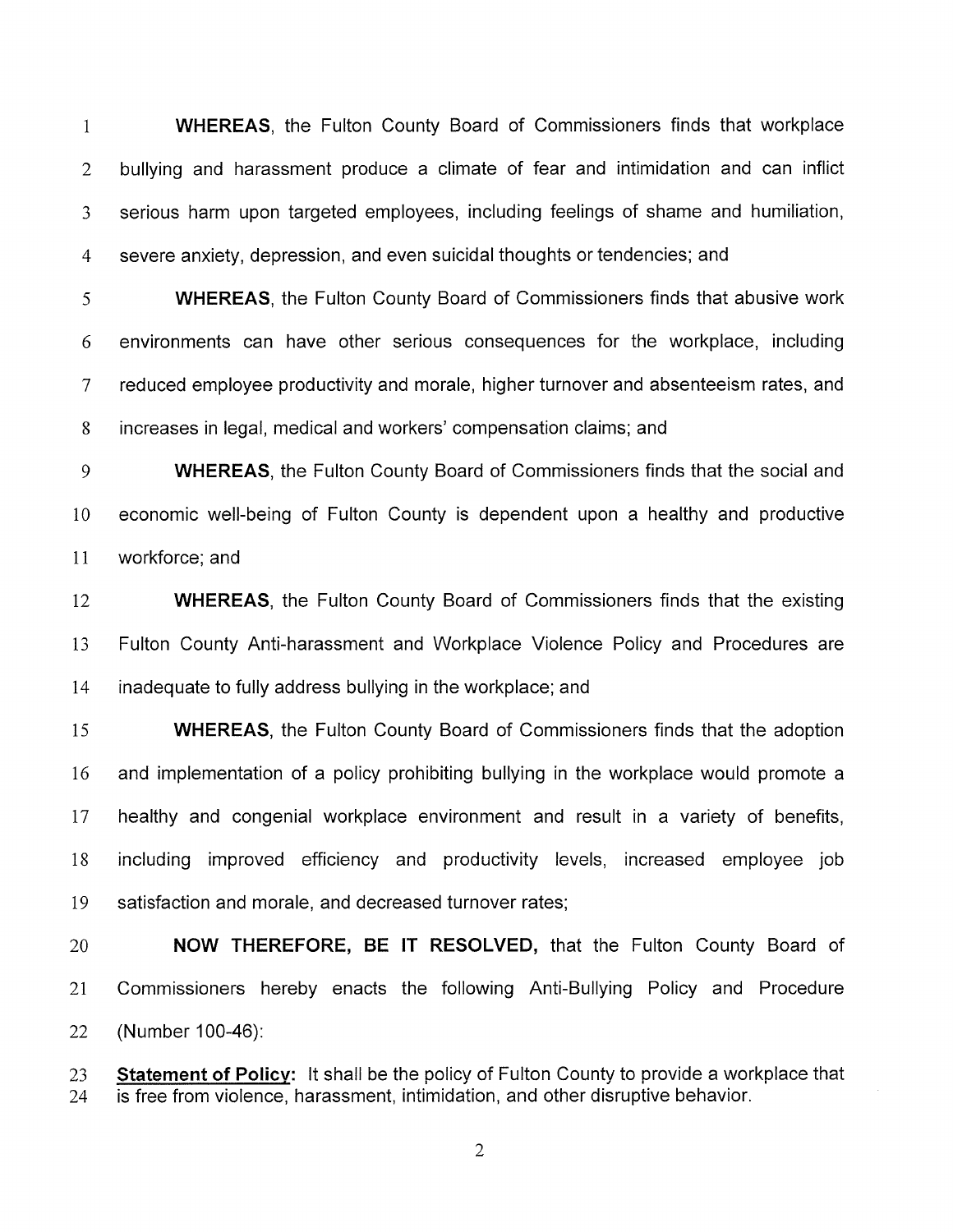$\mathbf{1}$  $\overline{2}$ **Scope of Policy:** This policy shall apply to all Fulton County employees, department heads and elected or appointed officials paid by the Fulton County Finance Department  $\overline{3}$ (Payroll Division), including part-time and non-permanent employees.  $\overline{4}$ 

## 6 **Definitions:**

 $\overline{7}$ "Abusive conduct" - Employee acts and/or omissions that a reasonable person would 8 9 find hostile, based on the severity, nature, and frequency of the employee's conduct, including, but not limited to: repeated infliction of verbal abuse such as the use of 10 derogatory remarks, insults and epithets; verbal or physical conduct of a threatening, 11 12 intimidating or humiliating nature; the sabotage or undermining of an employee's work performance; or attempts to exploit an employee's known psychological or physical vulnerability. A single act normally shall not constitute abusive conduct, but an 13 14 A single act normally shall not constitute abusive conduct, but an especially severe and egregious act may meet this standard. 15

16

5

17 "Assault" - To attack someone physically or verbally, causing bodily or emotional injury, pain, and/or distress. This might involve the use of a weapon, and includes actions 18 19 such as hitting, punching, pushing, poking, or kicking. 20

21 "Intimidating Behavior" - Threats or other conduct that in any way create a hostile 22 environment, impair departmental operations, or frighten, alarm, or inhibit others. Verbal intimidation may include making false statements that are malicious, 23 24 disparaging, derogatory, disrespectful, abusive, or rude.

25

26 "Threat" - Any oral or written expression or gesture that would be interpreted by a 27 reasonable person as conveying intent to cause physical harm to persons or property.

28

29 "Workplace Violence" - Any action, whether verbal, written, or physical aggression, that 30 is intended to control, cause, or is capable of causing injury to oneself or others,  $31$ emotional harm, or damage to property. 32

# 33 **Employee Responsibilities:**

34

35 Employees will treat all other employees with dignity and respect. Management will provide a working environment as safe as possible by having preventative measures in 36 37 place and by dealing immediately with threatening or potentially violent situations. No 38 employee will engage in threatening, violent, intimidating or other abusive conduct or 39 behaviors.

40

# 41 **Reporting and Investigating:**

42

43 All County employees and officials covered by this policy and procedure shall immediately remove themselves from any threat as soon as possible. Employees shall 44 immediately report any threats, physical or verbal, and/or any abusive, disruptive or 45 intimidating behavior of any individual to their immediate supervisor or Appointing 46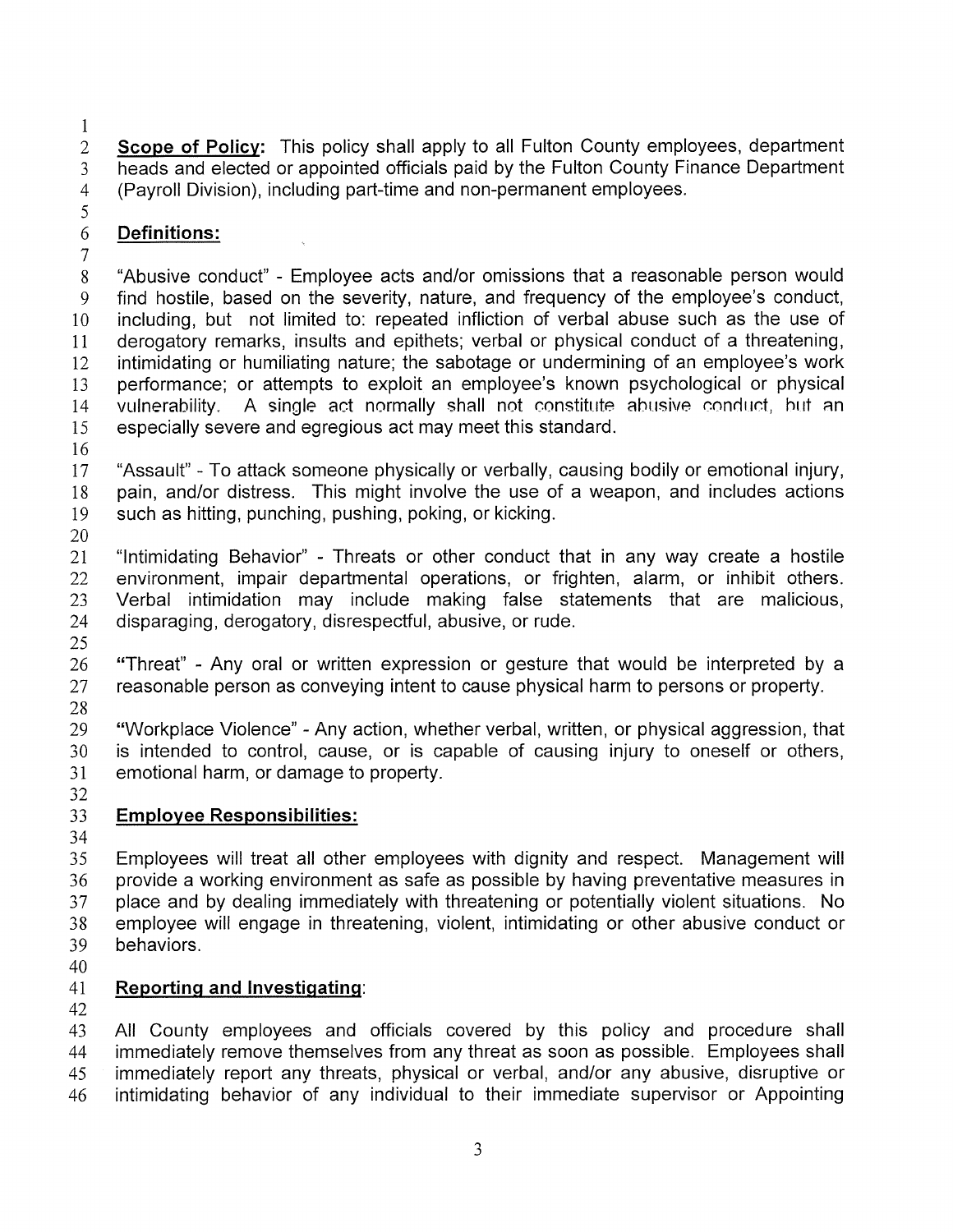Authority. Employees shall cooperate with any subsequent investigation of their  $\mathbf{1}$ complaints. **No attempt to engage or antagonize a person threatening violence**   $\overline{2}$  $\overline{3}$ **shall be made.** 

 $\overline{4}$ 

5 It is the supervisor's responsibility to immediately investigate all reported incidents involving workplace abuse, intimidation, or violence and report findings to their 6 appropriate Appointing Authority or designee who shall take immediate action as  $\overline{7}$ 8 appropriate. Such investigation shall commence immediately and supervisors and Appointing Authorities are required to take reasonable steps to protect the alleged 9 10 victim(s), including, but not limited to, separation of the alleged perpetrator(s) and victim(s). 11

12

Where it is an employee's supervisor or Appointing Authority who has engaged in 13 threatening, violent, intimidating or other abusive behavior, the employee does not have  $14$ 15 to report the behavior to their immediate supervisor or go through their supervisory chain of command. Rather, in such a circumstance, an employee is specifically 16 authorized to bypass his/her supervisor (and supervisory chain of command) and report 17 such conduct or behavior directly to the Office of the County Manager (or the County 18 19 Manager's designee).

20

# 21 **Disciplinary Action:**

22

23 Disciplinary action for violations of this policy and procedure shall be taken by the 24 Appointing Authority concerned pursuant to the guidelines set forth below. Violations of this policy and procedure rising to the level of criminal acts shall be turned over to the 25 26 proper law enforcement agency. In addition, violations of this policy may cause the 27 violator to be immediately removed from the workplace.

28

29 While the County encourages all employees to raise any concern(s) under this policy and procedure, the County also recognizes that intentional or malicious false allegations 30 31 can have a serious effect on innocent people. Individuals falsely accusing another of violations of this policy will be disciplined in accordance with the County Personnel 32 33 Regulations up to, and including, dismissal.

34

# 35 **Acts of Workplace Bullying as defined in Policy and Procedure 400-46.**

36

|                      | <b>MINIMUM</b>            | <b>MAXIMUM</b> |
|----------------------|---------------------------|----------------|
| $(1)$ First offense: | 5 days suspension w/o pay | Dismissal      |
| (2) Second offense:  | Dismissal                 | N/A            |
| (3) Third offense:   | N/A                       | N/A            |

37